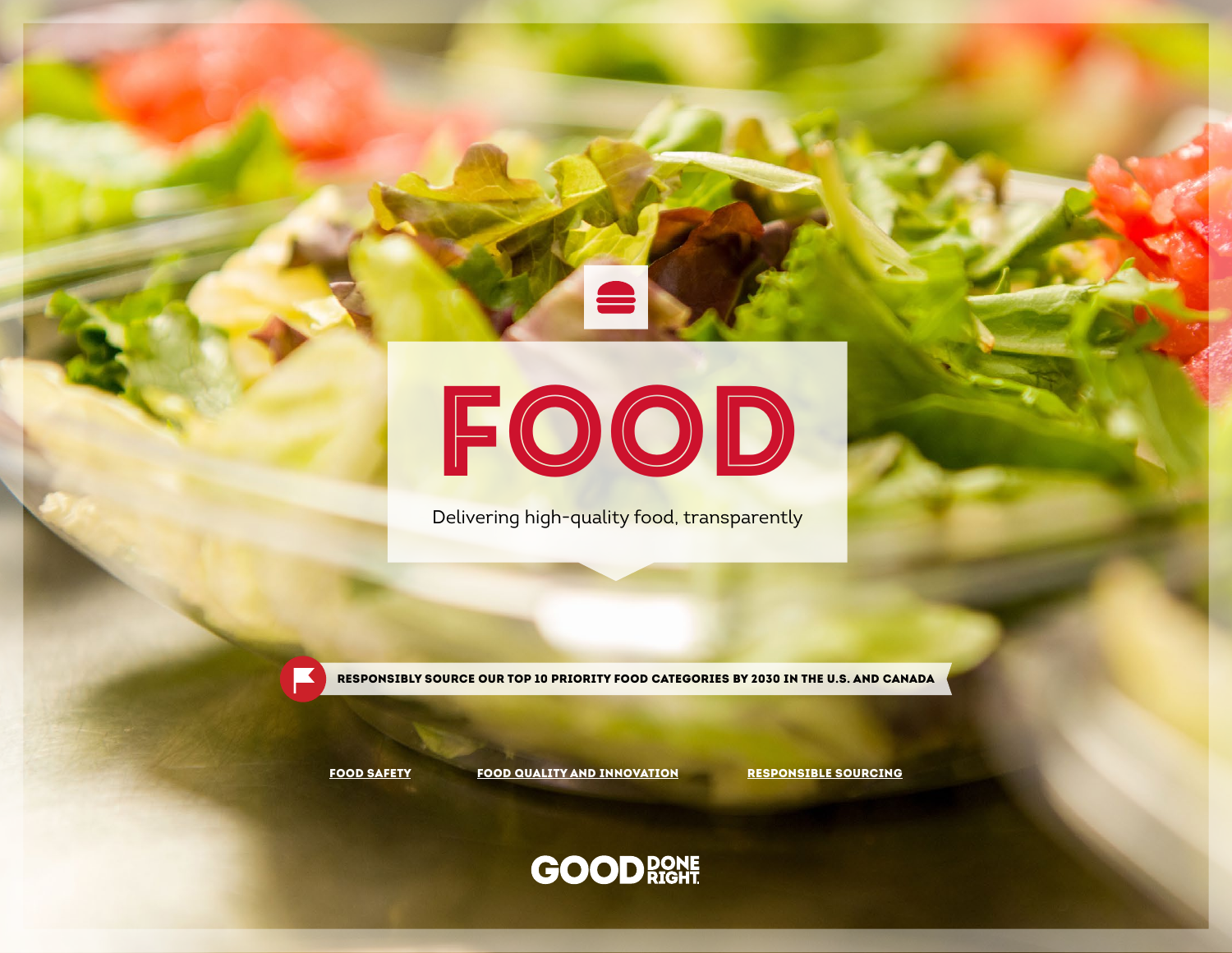### <span id="page-1-0"></span>FOOD SAFETY

**Wendy's was founded on the premise that Quality Is Our Recipe®, and we believe that food safety is the foundation of quality.**

# Fostering a culture of food safety

Food safety is part of our culture and at the center of our daily operations. It is embedded throughout our quality assurance processes, procedures and equipment—from our suppliers' farms and facilities to our company and franchised restaurants around the globe, to our non-traditional restaurant formats, like our Hamburger Stand, Frosty® Cart and delivery kitchens.

The importance of reinforcing and continually enhancing our food safety culture is also why we seek additional opportunities outside of regular training and assessments, like our month-long celebration of [World Food Safety Day,](https://www.squaredealblog.com/homewendys/food-safety-is-the-first-ingredient-at-wendys) to share educational materials with our employees, restaurant team members and franchisees, and to recognize the work we do collectively in this critical area.

### Always innovating

Wendy's is a long-time leader in the development and execution of quality processes and initiatives that are focused on providing a safe and wholesome food supply, and we are consistently looking for ways to strengthen our processes further.



### In 2021, we:

- Launched Wendy's enhanced Food Safety Assessment program in partnership with EcoSure, a division of global hygiene and infection prevention expert Ecolab®, and completed approximately 9,800 global Food Safety Assessments at Wendy's restaurants. These assessments help to ensure Wendy's restaurant operators around the globe build food-safe behaviors and adhere to best-inclass food safety and operational procedures.
- Introduced a program that can be used to help coach restaurant teams on consistent execution of Wendy's operational standards, following the model Dave Thomas set for us when he visited a restaurant. These sessions called "Wendy's Done Right Visits," are intended to focus on what matters most to our customers: taste and accuracy of food, speed of service, friendliness and cleanliness. Since launching the program in March, nearly 5,300 U.S. restaurants have been visited and coached, as well as more than 850 restaurants internationally.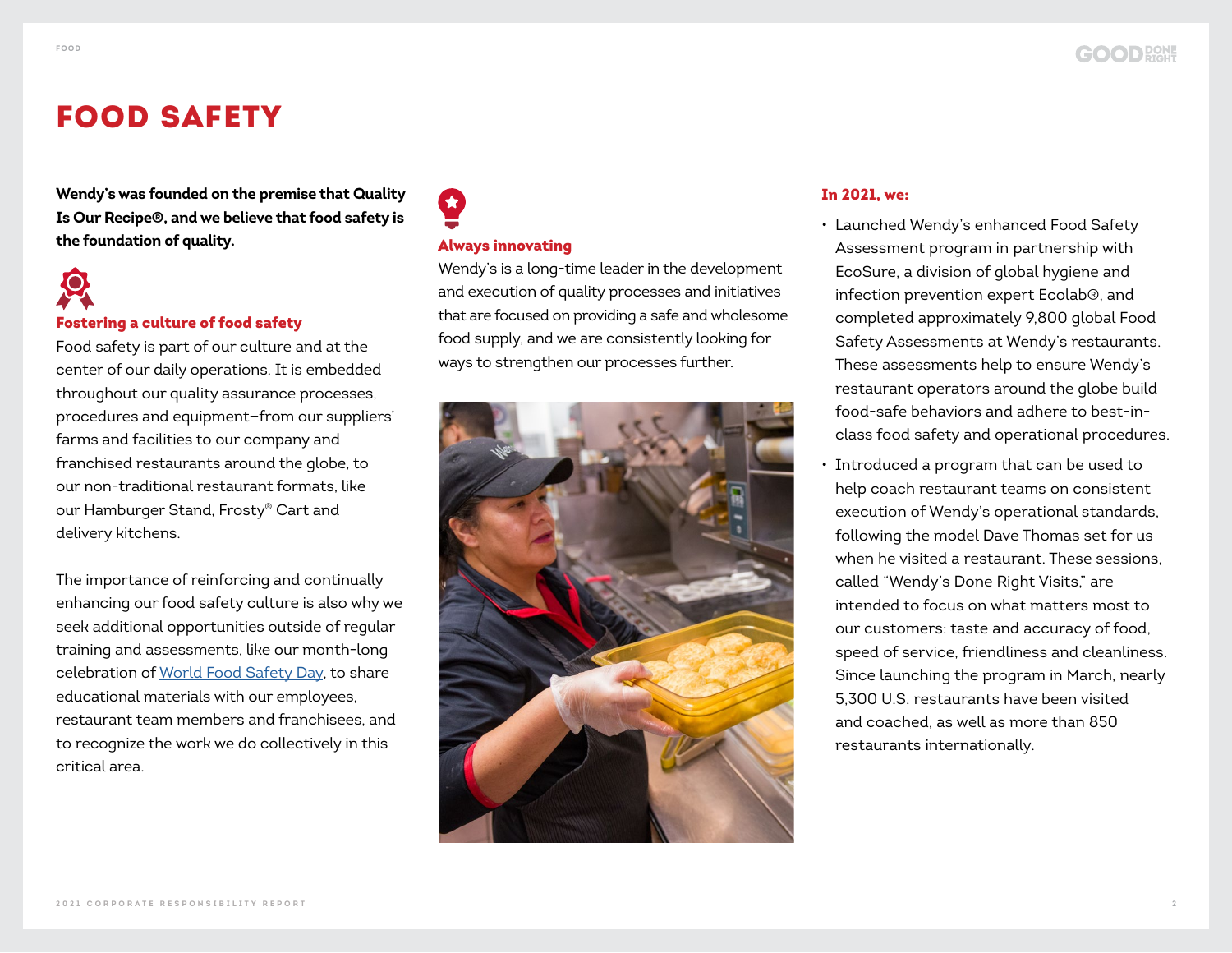- Continued to invest in WeSafe, our innovative digital system designed to help streamline data tracking in our supply chain, such as the way we monitor Wendy's fresh, neverfrozen beef $^1$  on its way to restaurants with production analysis, product sampling and cold chain verification taken from temperature sensors inside the trucks that supply our restaurants. In 2021, Wendy's tracked nearly 13 million data points across all major Wendy's food products, verifying compliance to our specifications through laboratory evaluations and plant production.
- Completed a follow-up radio frequency identification (RFID) pilot program, further seeking to improve traceability and efficiency in the way supplies are handled throughout Wendy's supply chain. In this pilot program, we partnered with a supplier to affix RFID tags to 180 cases of Wendy's products at the supplier's location and tracked the product throughout the journey to a Wendy's restaurant. These RFID tags contain information about contents and expiration dates, and handheld readers make it easy to view that data. The pilot program identified potential benefits for time and labor savings, as well as increased traceability.
- To increase visibility of key perishable menu items in the supply chain, we expanded the cold chain monitoring program through Sensitech, a multimodal enabled real-time Internet of Things (IoT) device that utilizes cellular triangulation communication to deliver complete visibility into the perishable supply chain. We successfully monitored temperature, location and light data for 60,000 loads in 2021.



• [Participated in a pilot program,](https://www.nsf.org/knowledge-library/eyesucceed-provides-wendys-ai-technology-food-safety-supplier-oversight) in partnership with NSF EyeSucceed™, to test the use of augmented reality smart glasses to support food safety, quality practices and oversight of Wendy's suppliers and distribution centers as well as remote training and education for restaurant team members.

### BEHIND THE SCENES: THE PEOPLE WHO HELP US PROVIDE SAFE, HIGH-QUALITY FOOD

**Wendy's continually invests in our Quality Assurance team and function, including expanding the team by 30% in 2021, as their broad experience and capabilities in an everchanging industry is critical to our success. This team:** 

- Includes scientists, animal, agriculture and packaging experts and microbiologists.
- Is structured under the Product Compliance, Data Management and Restaurant Quality Assurance functions.
- Holds Global Food Safety Initiativerecognized, Advanced Hazard Analysis Critical Control Point and ASQ's Quality Auditor certifications, as well certifications in key food sourcing categories like Professional Animal Auditor Certification Organization (PAACO) for animal proteins.
- Engages with more than 40 organizations, including the Beef Industry Food Safety Council, Foodservice Packaging Institute, Institute of Food Technologists, National Restaurant Association Quality Assurance Executives, the Global Food Safety Initiative (GFSI) and Ohio Department of Health,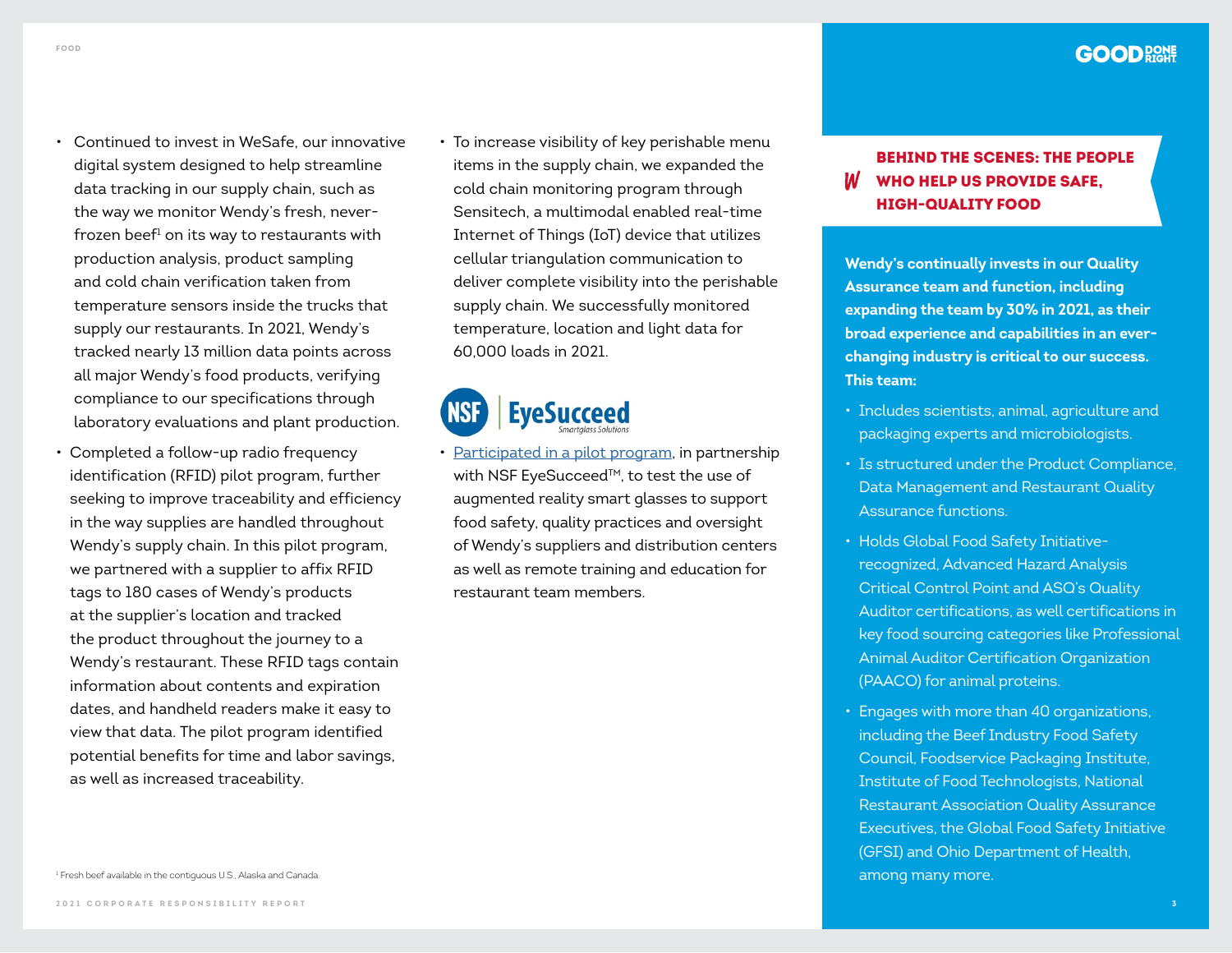### <span id="page-3-0"></span>FOOD QUALITY AND INNOVATION

**Guided by our food vision, Fast Food Done Right, we will continue delivering high-quality menu items, while providing consumers with choices and the ability to customize items to meet their lifestyle needs.** 

## FAST, FOO

### Supporting our food vision: Fast Food Done Right

Wendy's vision for the food we serve is specific and demanding: Our food is Real, Fresh, Craveable, Forward-Leaning and Doesn't Cost a Fortune. That's the core of Fast Food Done Right, a standard we hone every day at the Restaurant Support Center and in our restaurants across the globe. Central to this effort is creating the right environment for collaboration so we can continue building our menu pipeline and bringing new ideas and partners to the table.

In 2021, Wendy's completed the redesign of our Culinary Innovation Kitchen at the Restaurant Support Center where Wendy's Culinary team, working alongside Wendy's Quality Assurance, Restaurant Services and Consumer Insights teams as well as Wendy's independent supply chain purchasing co-op, QSCC, and supplier partners, develops and tests new menu items.

The redesign promotes this type of crossfunctional collaboration, which has long been a central element of Wendy's approach to food innovation, as well as consumer testing through a more modern, open floor plan and tools that make it easy to connect in person and remotely.

We leveraged the new, more collaborative Culinary Innovation Kitchen in August 2021 to host franchisees from around the world, regional partners and global suppliers for the first-ever International Innovation Food Forum. This hybrid food-tasting event featured new sandwiches, snacks, desserts and sides inspired by global culinary trends, consumer insights, brand strategy and global supply capabilities. These new concepts will fuel our innovation pipeline for 2022 and beyond and allow Wendy's to continue to deliver on Fast Food Done Right internationally.





### INTRODUCING WENDY'S HOT & CRISPY FRIES

For years our Culinary team has been in the pursuit of consistently hot and crispy fries – and we're proud of what we achieved in 2021. Wendy's Hot & Crispy Fries launched in the U.S. and Canada in fall 2021, demonstrating innovation in merging real ingredients with world-class culinary application. Our Hot & Crispy Fries, made with skin-on potatoes, were developed after testing more than 20 different cuts to land an optimal design built for heat and crispiness. A national taste test by an independent research company showed a nearly 2:1 preference for our new fries compared to our leading competitor. Our customer quality scores likewise demonstrated positive customer response to our Hot & Crispy Fries, indicating improvement in measures such as "significantly prefer" and "worth what I pay."

Among the potato suppliers of our Hot and Crispy Fries, **[Cavendish Farms](#page-8-0)** received our Good Done Right Award for the company's exemplary environmental sustainability practices. LambWeston Meijer, which supplies potatoes to several international Wendy's markets, received an honorable mention award for the company's sustainability strategy to advance food safety, quality, nutrition and health.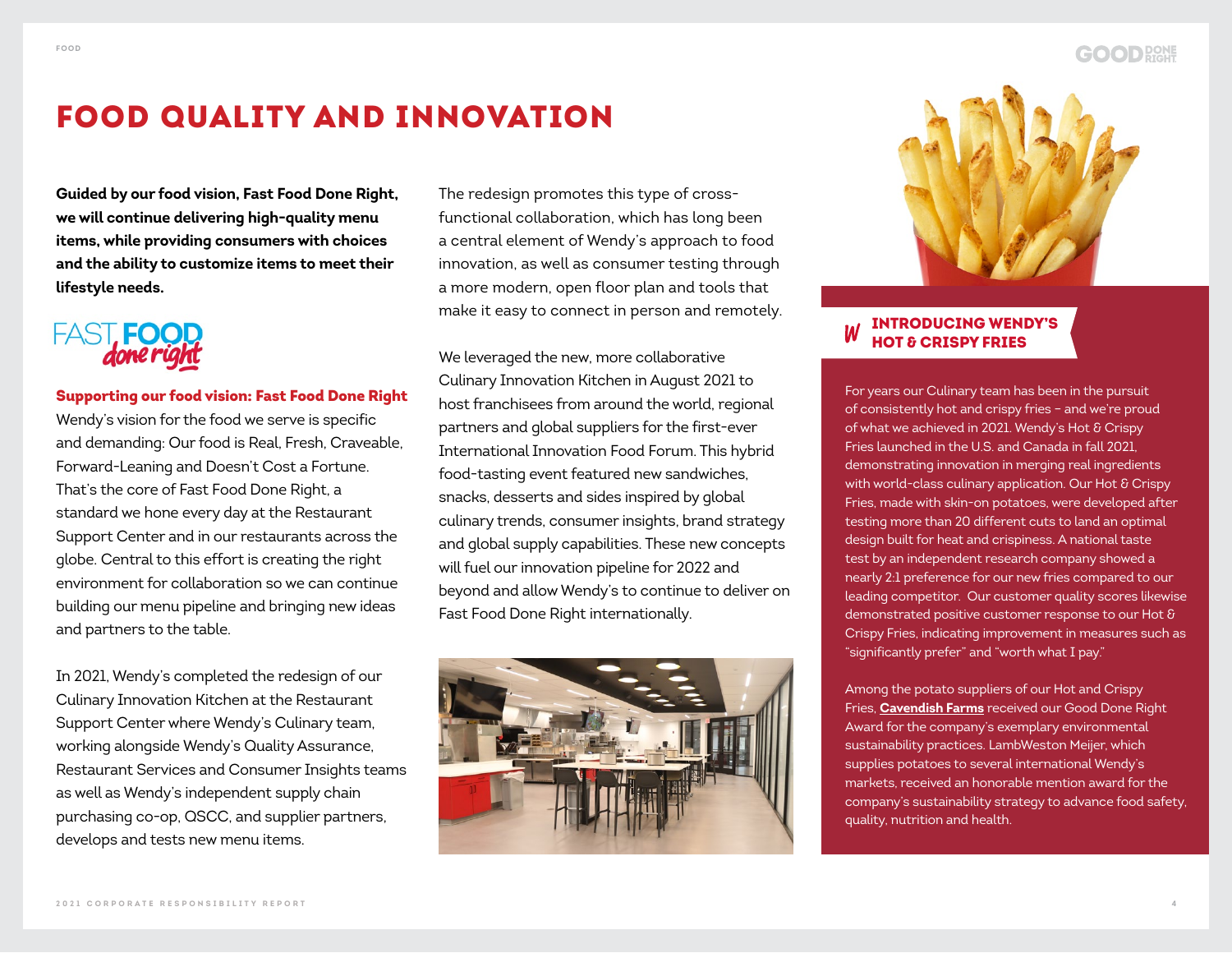### <span id="page-4-0"></span>RESPONSIBLE SOURCING

We strive to continuously improve how we source our ingredients and how we demonstrate accountability for ethical business practices, sustainability and social responsibility. In April 2021, Wendy's announced a new goal to responsibly source our top 10 priority food categories by 2030 in the U.S. and Canada, which builds on our long-standing work in this area. The top 10 categories were determined based on the volumes we purchase and the impact they have on the world around us.

In 2021, Wendy's evaluated the environmental and social impacts associated with each of these food categories, validating each of the categories' inclusion on our priority list. We also convened a Responsible Sourcing working group, which includes representatives from Wendy's U.S. and International Quality Assurance, Purchasing, Research and Development and Corporate Responsibility teams and others, to meet regularly to drive progress against our goal.

Through this cross-functional collaboration, in 2021 we established boundaries for each of the priority food categories to clarify what each category encompasses, identified potential focus areas and aligned on the metrics we plan to use

to demonstrate progress — defined as showing continuous improvement or achieving certification where applicable. For example, we have aligned to a baseline of certified sustainable for coffee and palm oil, such as the Rainforest Alliance certification and Roundtable on Sustainable Palm Oil (RSPO) mass balance. See [chart](#page-5-0) for more detail.

In 2022, we plan to deepen our supplier engagement and launch a data collection process to evaluate baseline performance and advance progress against ingredient-specific metrics to improve category performance.

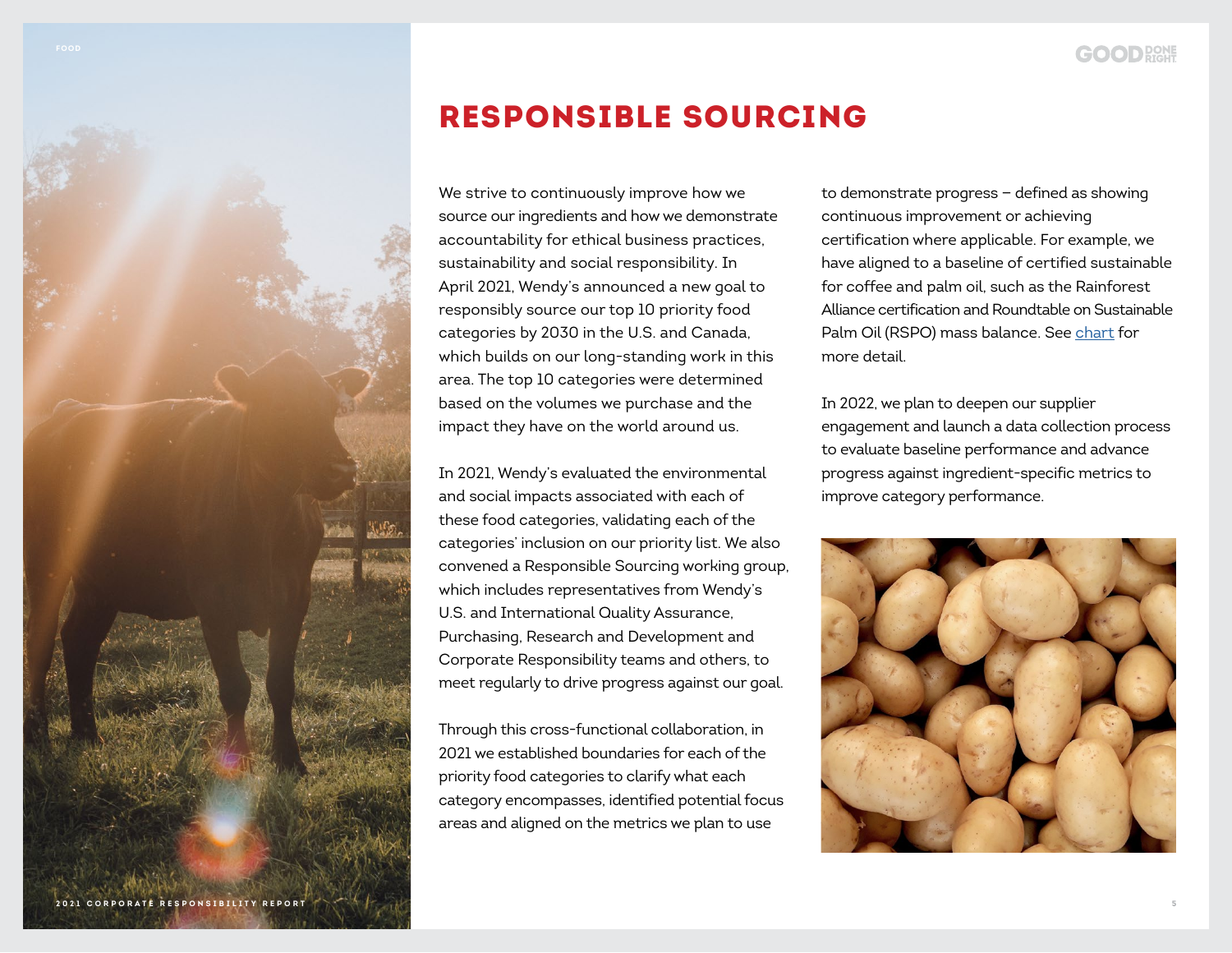### <span id="page-5-0"></span>**WENDY'S TOP 10 PRIORITY FOOD CATEGORIES AND RELEVANT SOCIAL AND ENVIRONMENTAL INDICATORS2**

|                                   | W         | TOP 10 PRIORITY FOOD CATEGORIES                                                                 | <b>SOCIAL</b>                   |                    |                                                                     | <b>ENVIRONMENTAL</b>                                    |                                             |                                                       |                                |              |
|-----------------------------------|-----------|-------------------------------------------------------------------------------------------------|---------------------------------|--------------------|---------------------------------------------------------------------|---------------------------------------------------------|---------------------------------------------|-------------------------------------------------------|--------------------------------|--------------|
|                                   |           |                                                                                                 | <b>ANIMAL</b><br><b>WELFARE</b> | <b>ANTIBIOTICS</b> | <b>HUMAN</b><br><b>RIGHTS AND</b><br><b>WORKER</b><br><b>SAFETY</b> | <b>BIODIVERSITY</b><br><b>AND SOIL</b><br><b>HEALTH</b> | <b>DEFORESTATION</b><br><b>AND LAND USE</b> | <b>FOOD WASTE</b><br><b>IN SUPPLY</b><br><b>CHAIN</b> | <b>GHG</b><br><b>EMISSIONS</b> | <b>WATER</b> |
|                                   | $\bullet$ | <b>Beef</b><br>• Hamburger patties                                                              | $\bullet$                       | $\bullet$          | $\bullet$                                                           | $\bullet$                                               | $\bullet$                                   | $\bullet$                                             | $\bullet$                      | ●            |
| ဖာ                                | $\bullet$ | <b>Chicken</b><br>· Filets for chicken sandwiches and white meat chicken<br>included in nuggets | $\bullet$                       | $\bullet$          | $\bullet$                                                           | $\bullet$                                               |                                             | $\bullet$                                             | $\bullet$                      | $\bullet$    |
| <b>NIBLO</b><br>œ<br><u>a</u>     | $\bullet$ | Pork<br>• Pork products including bacon and sausage                                             | $\bullet$                       | $\bullet$          | $\bullet$                                                           | $\bullet$                                               |                                             | $\bullet$                                             | $\bullet$                      | $\bullet$    |
|                                   | $\bullet$ | <b>Eggs</b><br>· Shell eggs                                                                     | $\bullet$                       |                    | $\bullet$                                                           | $\bullet$                                               |                                             | $\bullet$                                             | $\bullet$                      | $\bullet$    |
|                                   | $\bullet$ | <b>Dairy</b><br>· Frosty, milk and cheese                                                       | $\bullet$                       |                    | $\bullet$                                                           | $\bullet$                                               |                                             | $\bullet$                                             | $\bullet$                      | ●            |
| ဗိ                                | $\bullet$ | Fresh tomatoes and lettuce/leafy greens                                                         |                                 |                    | $\bullet$                                                           | $\bullet$                                               |                                             | $\bullet$                                             | $\bullet$                      | $\bullet$    |
| ⊃<br>O<br>$\frac{\alpha}{\alpha}$ | $\bullet$ | <b>Potatoes</b><br>· Includes fries, baked and seasoned potatoes                                |                                 |                    | $\bullet$                                                           | $\bullet$                                               |                                             | $\bullet$                                             | $\bullet$                      | $\bullet$    |
|                                   | $\bullet$ | <b>Beverages</b><br>· Cold drinks, coffee, tea                                                  |                                 |                    | $\bullet$                                                           | $\bullet$                                               | $\bullet$                                   | $\bullet$                                             | $\bullet$                      | $\bullet$    |
| œ<br>w<br>I                       | $\bullet$ | <b>Buns and Bakery</b><br>. Wheat, oils and sweeteners in buns and bakery products              |                                 |                    | $\bullet$                                                           | $\bullet$                                               | $\bullet$                                   | $\bullet$                                             | $\bullet$                      | $\bullet$    |
| <b>등</b>                          | $\bullet$ | Oils<br>· Fryer oil/shortening, dressings, margarine                                            |                                 |                    | $\bullet$                                                           | $\bullet$                                               | $\bullet$                                   | $\bullet$                                             | $\bullet$                      | ◠            |

<sup>2</sup> This chart is representative of how we are shaping our Responsible Sourcing program and will be refined further as work continues against this goal.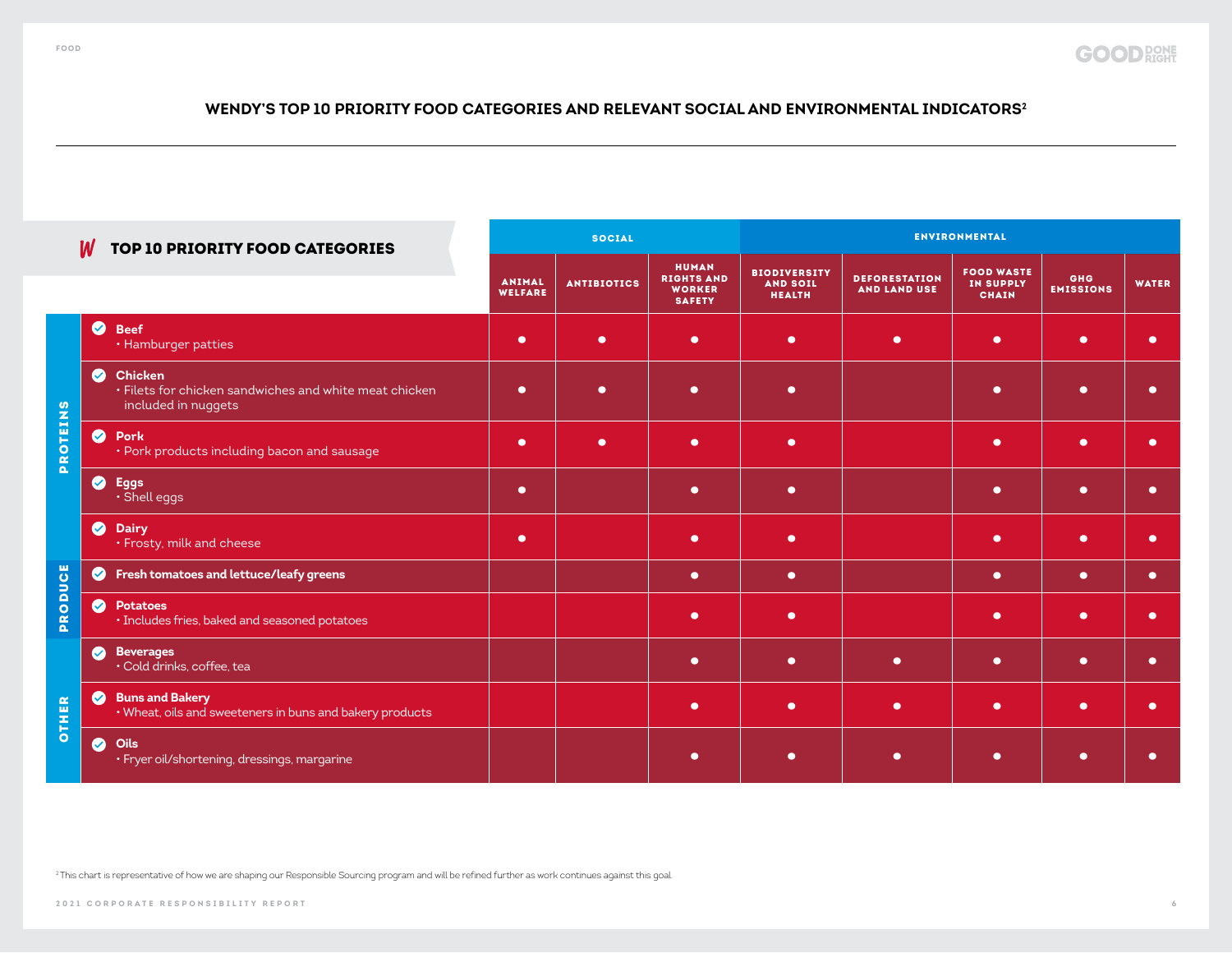### Advancing the Wendy's Animal Care Standards Program

In 2021, in partnership with our recently expanded Animal Welfare Council, Wendy's continued implementing the Wendy's Animal Care Standards Program, which uses an assessment tool designed to help us recognize progressive suppliers, better track farm conditions and animal care and quantify the results. By the end of 2024, Wendy's expects to have a comprehensive accounting of animal welfare best practices for beef, pork, chicken, eggs and dairy. While we've long conducted animal welfare audits to monitor, verify and evaluate proper animal handling, we are now cataloguing the animal welfare best practices across our key proteins through this program and aiming to gain greater visibility further back within our supply chain.

*As part of our efforts to gain greater supply chain visibility, in 2021 Wendy's completed an industryfirst pilot program with supply chain partners to test the use of blockchain technology to track and trace some of our Applewood Smoked Bacon through the supply chain. In total, the pilot program successfully tracked the journey of our Applewood Smoked Bacon from farm to restaurant: from nearly 600 producers and 4.6 million hogs to more than 400 deliveries to Wendy's restaurants.* 



### In 2021, we:

- Tailored and tested the assessment tool for our beef, pork and chicken supply chains and started evaluating our current suppliers in those areas. The results will inform how we demonstrate progress as part of our Responsible Sourcing program, help us determine which suppliers we seek to engage further and show us where we have opportunities for improvement. Moving forward, we will continue to evaluate these supply chains as we roll out the assessment tool to our egg and dairy supply chains.
- Made strides in determining the cadence and prioritization for conducting these evaluations, based on a risk-assessment model. As a result, for each protein supply chain, we will begin evaluating our direct suppliers of finished products, such as bacon or our hamburger patties, as well as suppliers of raw materials and, in some cases, all the way back to the farm.

### SUPPLIERS WHO GO BEYOND THE CALL OF DUTY

Through the Wendy's Animal Care Standards Program, Wendy's identified efforts by the **[Beef Marketing Group](https://www.beefmarketinggroup.com/)**, a cooperative of beef producers and one of Wendy's beef supply chain partners, to pilot and validate a system that quantifies greenhouse gas emissions to understand its own emissions baseline. The pilot, which began in 2021, enables the cooperative to track and analyze data related to feed rations, energy, fuel and water use, and more to get a real-time view of its feedyards' footprint.

This tool, which includes processes used by the Intergovernmental Panel on Climate Change and the U.S. Department of Agriculture, helps the Beef Marketing Group identify opportunities to enhance environmental outcomes, while providing Scope 3 emissions insights to supply chain partners, including Wendy's.

While the Beef Marketing Group is still in the process of incorporating data across all its feedyards, this system has already enabled the cooperative to monitor key metrics and see how changes in production practices, feedstuffs and rations, among other measures, impact sustainability.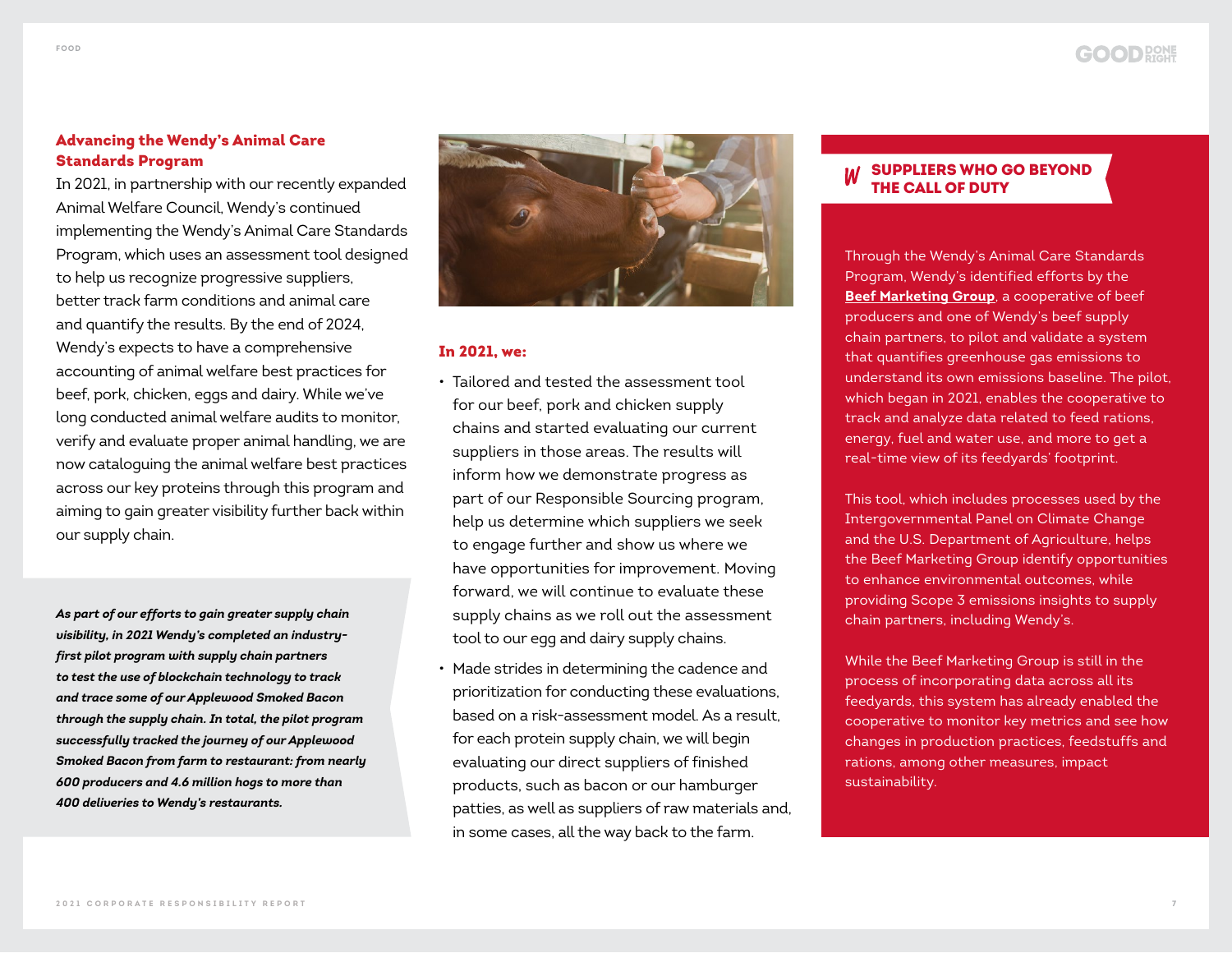### Progress on antibiotics

Wendy's has long believed that achieving greater supply chain visibility is key to meaningfully reducing antibiotic use within our supply chain. We aim to increase visibility beyond our direct suppliers to their suppliers who are responsible for animal care and handling. By implementing the Animal Care Standards Program and working with progressive suppliers, we are beginning to gain a better sense of the scope of antibiotic use within our supply chain. We believe a greater understanding of that scope will ultimately support our efforts to establish baselines that will help us set strategies to achieve our 2030 goal.

- By the end of 2024, through the Wendy's Animal [Care Standards Program](https://www.wendys.com/csr-what-we-value/food/responsible-sourcing/animal-welfare/animal-care-standards-program), we will work to map and report on the use of medically important antibiotics and set targets and strategies to reduce antibiotic use over time within our beef and pork supply chains in the U.S. and Canada. This will build on our work to date with progressive producers who are helping us find ways to reduce antibiotic use through test programs and researching antibiotic alternatives, such as probiotics, improved animal management practices, vaccines and more.
- By the end of 2030, our goal is that 100% of our U.S. and Canadian beef, chicken and pork will be sourced from suppliers that prohibit the routine use of medically important antibiotics.

Key protein category highlights and updates: In addition to implementing the [Wendy's Animal](https://www.wendys.com/csr-what-we-value/food/responsible-sourcing/animal-welfare/animal-care-standards-program)  [Care Standards Program](https://www.wendys.com/csr-what-we-value/food/responsible-sourcing/animal-welfare/animal-care-standards-program) and broader Responsible Sourcing efforts, we also made progress in 2021 in several important areas within our protein supply chains, despite industry disruptions and macroeconomic challenges:

Pork

In 2012, Wendy's announced a 10-year goal to transition our pork supply chain in the U.S. and Canada away from sow gestation stalls (individual enclosures), in favor of open pen or group housing, to allow confirmed pregnant sows to socialize and exhibit natural behaviors. We are on track to complete this transition away from sow gestation stalls for confirmed pregnant sows in our supply chain by the end of 2022. Our [website](https://www.wendys.com/csr-what-we-value/food/responsible-sourcing/pork/gestation-stall-policy) has more information about our policy and progress.

 $\sqrt{10}$ Beef

Wendy's was the first restaurant chain to partner with [Progressive Beef](https://www.wendys.com/csr-what-we-value/food/responsible-sourcing/beef)™, an innovative animal care and sustainability program that is built on industry-leading best practices and third-party verification, and we are pleased to see continued adoption of the program within our beef supply.

# Eggs

Following the 2020 launch of Wendy's U.S. breakfast menu, which significantly increased our use of eggs, we continue to work with the egg industry to source eggs from a host of suppliers who are third-party certified, earning various certifications including American Humane Certified®, Certified Humane Raised and Handled® and United Egg Producers (UEP) Certified. Further, our U.S. egg suppliers are required to have independent, third-party audits conducted annually by PAACO-certified auditors. Before a supplier can be approved for the Wendy's System, it must undergo and pass a Wendy's Animal Welfare audit as well as a third-party audit. Currently, we source predominantly from conventional housing systems, with cage-free eggs representing approximately 6% of our total U.S. egg supply. More information is available on our [website.](https://www.wendys.com/csr-what-we-value/food/responsible-sourcing/eggs)